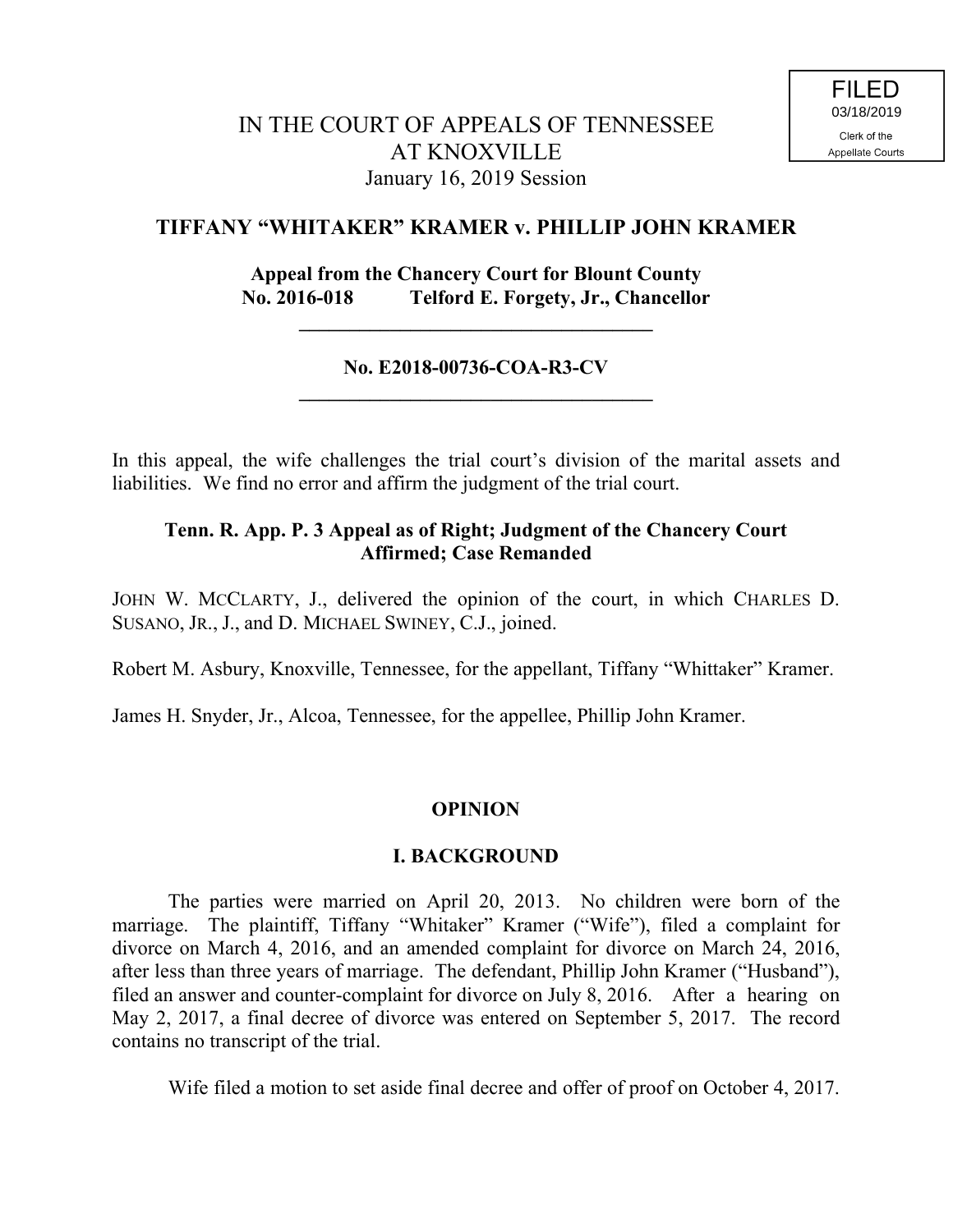After a hearing held on February 27, 2018, the trial court denied the motion.

Wife filed a timely appeal. No tabulation of marital assets and liabilities was included in Wife's brief, in violation of Rule 7 of the Tennessee Court of Appeals Rules. 1

#### **II. ISSUES**

1. Did the trial court err in the application of Tennessee Code Annotated section 36-4-121 by failing to equitably divide the parties' marital assets pursuant to the relative contributions of the parties.

2. Should Husband's attorney's fees and the costs of the appeal be taxed to Wife for a frivolous appeal.

#### **III. STANDARD OF REVIEW**

Because this case was tried without a jury, our review of the trial court's factual findings is de novo upon the record, accompanied by a presumption of correctness, unless the preponderance of the evidence is otherwise. Tenn. R. Civ. P. 13(d). Our review of a trial court's conclusions of law is de novo upon the record with no presumption of correctness. *Tryon v. Saturn Corp*., 254 S.W.3d 321, 327 (Tenn. 2008).

Our Supreme Court has elucidated the applicable standard of appellate review in a case involving the proper classification and distribution of assets incident to a divorce as follows:

> This Court gives great weight to the decisions of the trial court in dividing marital assets and "we are disinclined to disturb the trial court's decision unless the distribution lacks proper evidentiary support or results in some error of law or misapplication of statutory requirements and procedures." *Herrera v. Herrera*, 944 S.W.2d 379, 389 (Tenn. Ct. App. 1996). As such, when dealing with the trial court's findings of fact, we review the record de novo with a presumption of correctness, and we must honor those findings unless there is evidence which preponderates to the contrary. Tenn. R. App.

<sup>&</sup>lt;sup>1</sup>Wife late filed a motion to alter or amend her brief and to continue oral argument. We found the continuance portion of the motion not well taken and denied it. We likewise find the request to alter or amend the brief not well taken, and it is DENIED.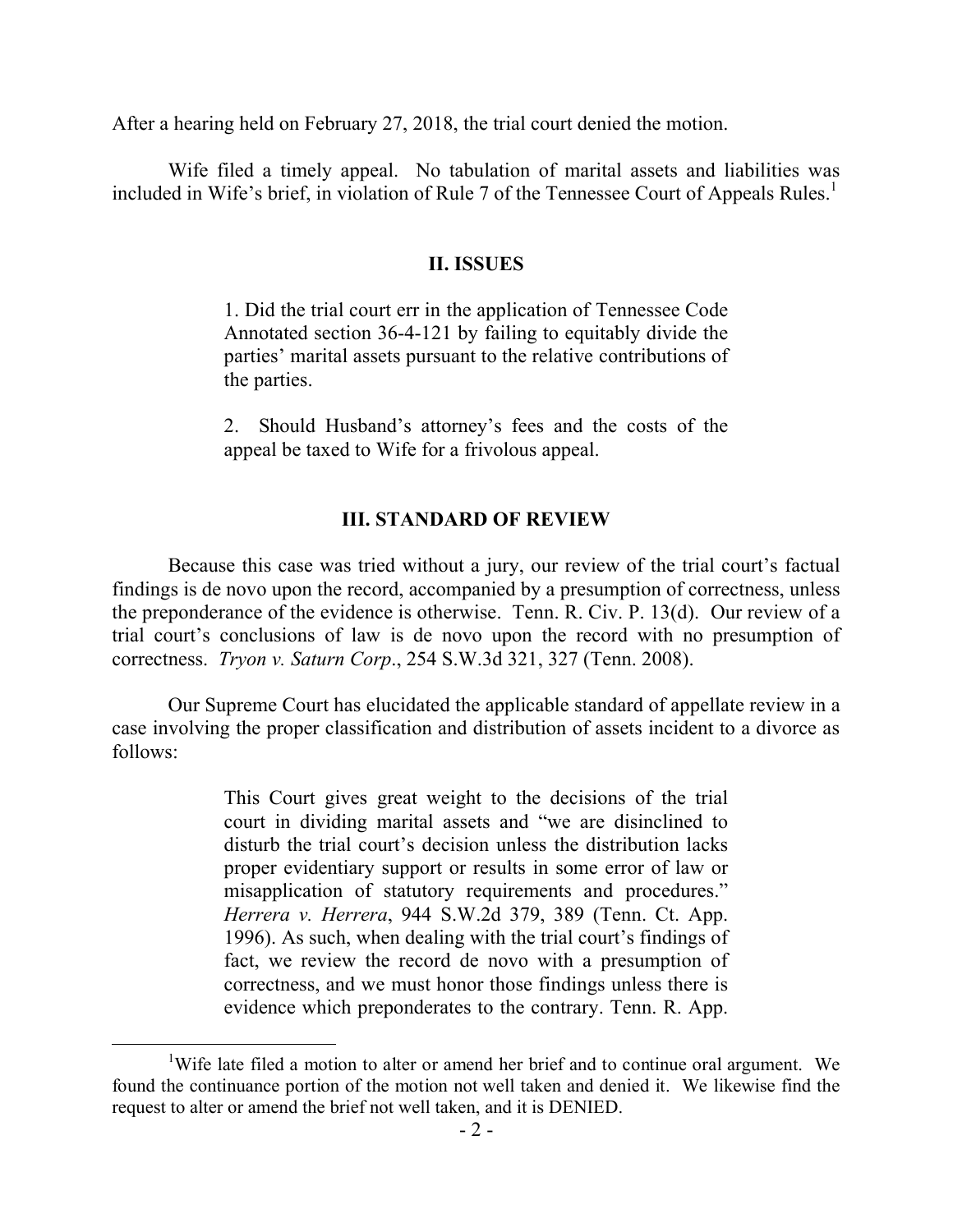P. 13(d); *Union Carbide Corp. v. Huddleston*, 854 S.W.2d 87, 91 (Tenn. 1993). Because trial courts are in a far better position than this Court to observe the demeanor of the witnesses, the weight, faith, and credit to be given witnesses' testimony lies in the first instance with the trial court. *Roberts v. Roberts*, 827 S.W.2d 788, 795 (Tenn. Ct. App. 1991). Consequently, where issues of credibility and weight of testimony are involved, this Court will accord considerable deference to the trial court's factual findings. *In re M.L.P*., 228 S.W.3d 139, 143 (Tenn. Ct. App. 2007) (citing *Seals v. England/Corsair Upholstery Mfg. Co.,* 984 S.W.2d 912, 915 (Tenn. 1999)). The trial court's conclusions of law, however, are accorded no presumption of correctness. *Langschmidt v. Langschmidt*, 81 S.W.3d 741, 744-45 (Tenn. 2002).

*Keyt v. Keyt*, 244 S.W.3d 321, 327 (Tenn. 2007). Questions related to the classification of assets as marital or separate are questions of fact. *Bilyeu v. Bilyeu*, 196 S.W.3d 131, 135 (Tenn. Ct. App. 2005). Furthermore, as this court has previously held:

> Because Tennessee is a "dual property" state, a trial court must identify all of the assets possessed by the divorcing parties as either separate property or marital property before equitably dividing the marital estate. Separate property is not subject to division. In contrast, Tenn. Code Ann. § 36-4- 121(c) outlines the relevant factors that a court must consider when equitably dividing the marital property without regard to fault on the part of either party.

> An equitable division of marital property is not necessarily an equal division, and  $\frac{1}{2}$  36-4-121(a)(1) only requires an equitable division.

*McHugh v. McHugh*, No. E2009-01391-COA-R3-CV, 2010 WL 1526140, at \*3-4 (Tenn. Ct. App. Apr. 16, 2010) (internal citations omitted). *See also Manis v. Manis*, 49 S.W.3d 295, 306 (Tenn. Ct. App. 2001) (holding that appellate courts reviewing a distribution of marital property "ordinarily defer to the trial judge's decision unless it is inconsistent with the factors in Tenn. Code Ann. § 36-4-121(c) or is not supported by a preponderance of the evidence.").

## **IV. DISCUSSION**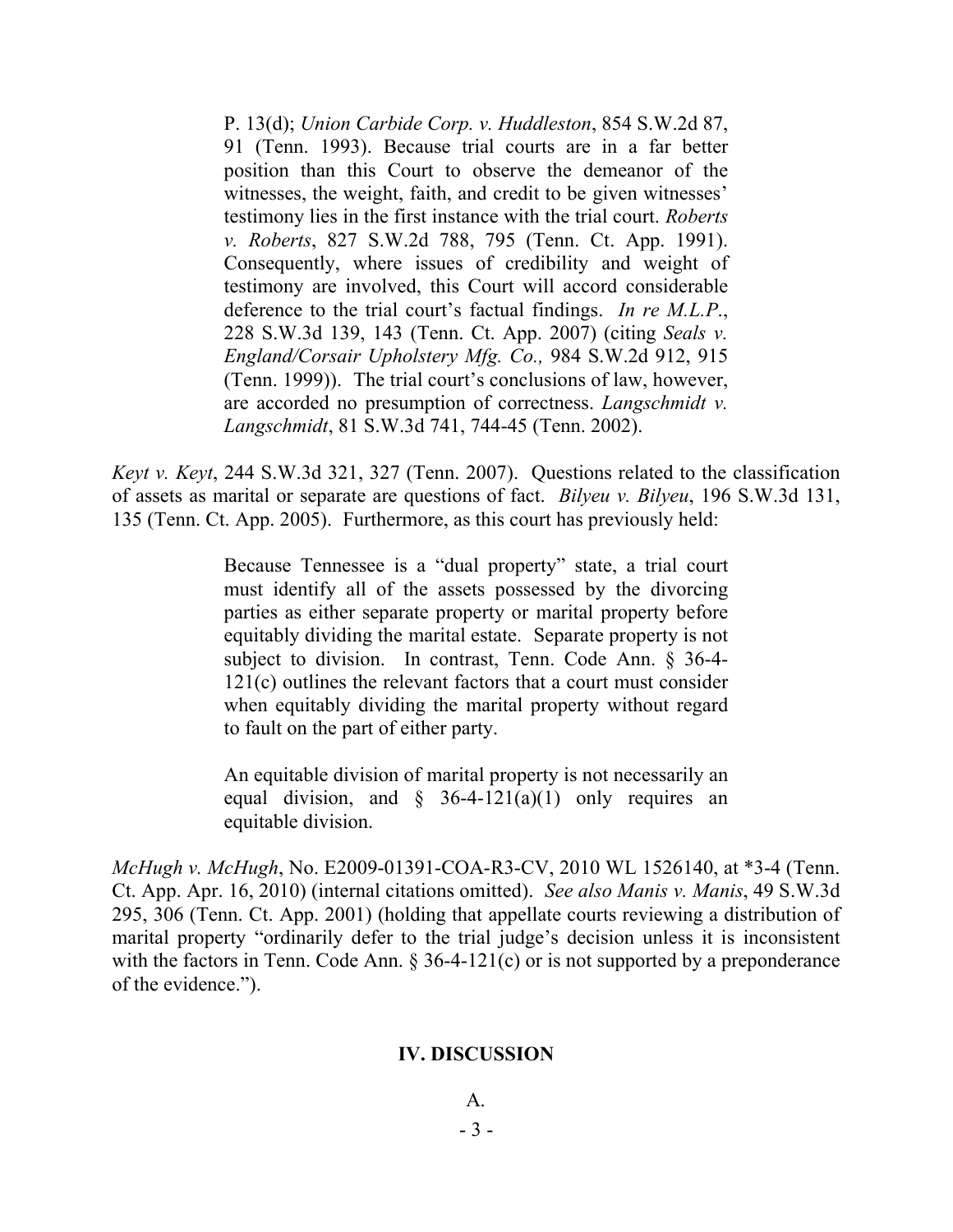Wife disagrees with the trial court's division of the marital assets and debts. She contends that the court did not consider her expenses in providing health insurance to Husband and his son from a prior relationship. Wife also argues that she should have been awarded \$22,867.83 of Husband's 401K benefits. Husband asserts that the record presented by Wife does not allow for the proper review of the rulings of the trial court. We note that Wife has not provided this court with a statement of the evidence or a transcript of the trial in order for us to review the evidence presented regarding the issues she asserts.

Rule 24 of the Tennessee Rules of Appellate Procedure provides in pertinent part:

(b) Transcript of Stenographic or Other Substantially Verbatim Recording of Evidence or Proceedings. Except as provided in subdivision (c), if a stenographic report or other contemporaneously recorded, substantially verbatim recital of the evidence or proceedings is available, the appellant shall have prepared a transcript of such part of the evidence or proceedings as is necessary to convey a fair, accurate and complete account of what transpired with respect to those issues that are the bases of appeal. Unless the entire transcript is to be included, the appellant shall, within 15 days after filing the notice of appeal, file with the clerk of the trial court and serve on the appellee a description of the parts of the transcript the appellant intends to include in the record, accompanied by a short and plain declaration of the issues the appellant intends to present on appeal. If the appellee deems a transcript of other parts of the proceedings to be necessary, the appellee shall, within 15 days after service of the description and declaration, file with the clerk of the trial court and serve on the appellant a designation of additional parts to be included. The appellant shall either have the additional parts prepared at the appellant's own expense or apply to the trial court for an order requiring the appellee to do so. The transcript, certified by the appellant, the appellant's counsel, or the reporter as an accurate account of the proceedings, shall be filed with the clerk of the trial court within 60 days after filing the notice of appeal. Upon filing the transcript, the appellant shall simultaneously serve notice of the filing on the appellee. Proof of service shall be filed with the clerk of the trial court with the filing of the transcript. If the appellee has objections to the transcript as filed, the appellee shall file objections thereto with the clerk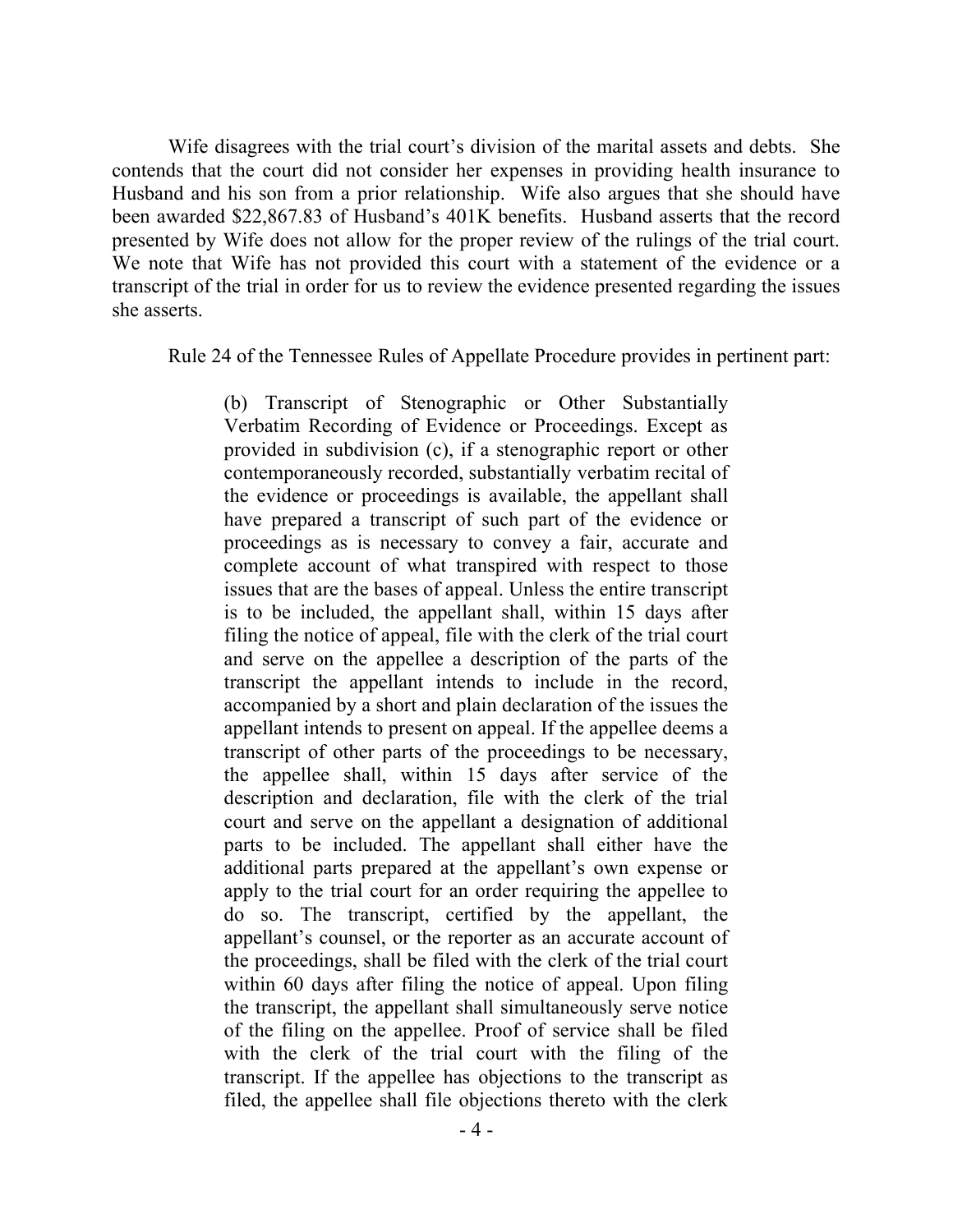of the trial court within fifteen days after service of notice of the filing of the transcript. Any differences regarding the transcript shall be settled as set forth in subdivision (e) of this rule.

\* \* \*

(c) Statement of the Evidence When No Report, Recital, or Transcript Is Available.

If no stenographic report, substantially verbatim recital or transcript of the evidence or proceedings is available, or if the trial court determines, in its discretion, that the cost to obtain the stenographic report in a civil case is beyond the financial means of the appellant or that the cost is more expensive than the matters at issue on appeal justify, and a statement of the evidence or proceedings is a reasonable alternative to a stenographic report, the appellant shall prepare a statement of the evidence or proceedings from the best available means, including the appellant's recollection. The statement should convey a fair, accurate and complete account of what transpired with respect to those issues that are the bases of appeal. The statement, certified by the appellant or the appellant's counsel as an accurate account of the proceedings, shall be filed with the clerk of the trial court within 60 days after filing the notice of appeal. Upon filing the statement, the appellant shall simultaneously serve notice of the filing on the appellee, accompanied by a short and plain declaration of the issues the appellant intends to present on appeal. Proof of service shall be filed with the clerk of the trial court with the filing of the statement. If the appellee has objections to the statement as filed, the appellee shall file objections thereto with the clerk of the trial court within fifteen days after service of the declaration and notice of the filing of the statement. Any differences regarding the statement shall be settled as set forth in subdivision (e) of this rule.

\* \* \*

(e) Correction or Modification of the Record. If any matter properly includable is omitted from the record, is improperly included, or is misstated therein, the record may be corrected or modified to conform to the truth. Any differences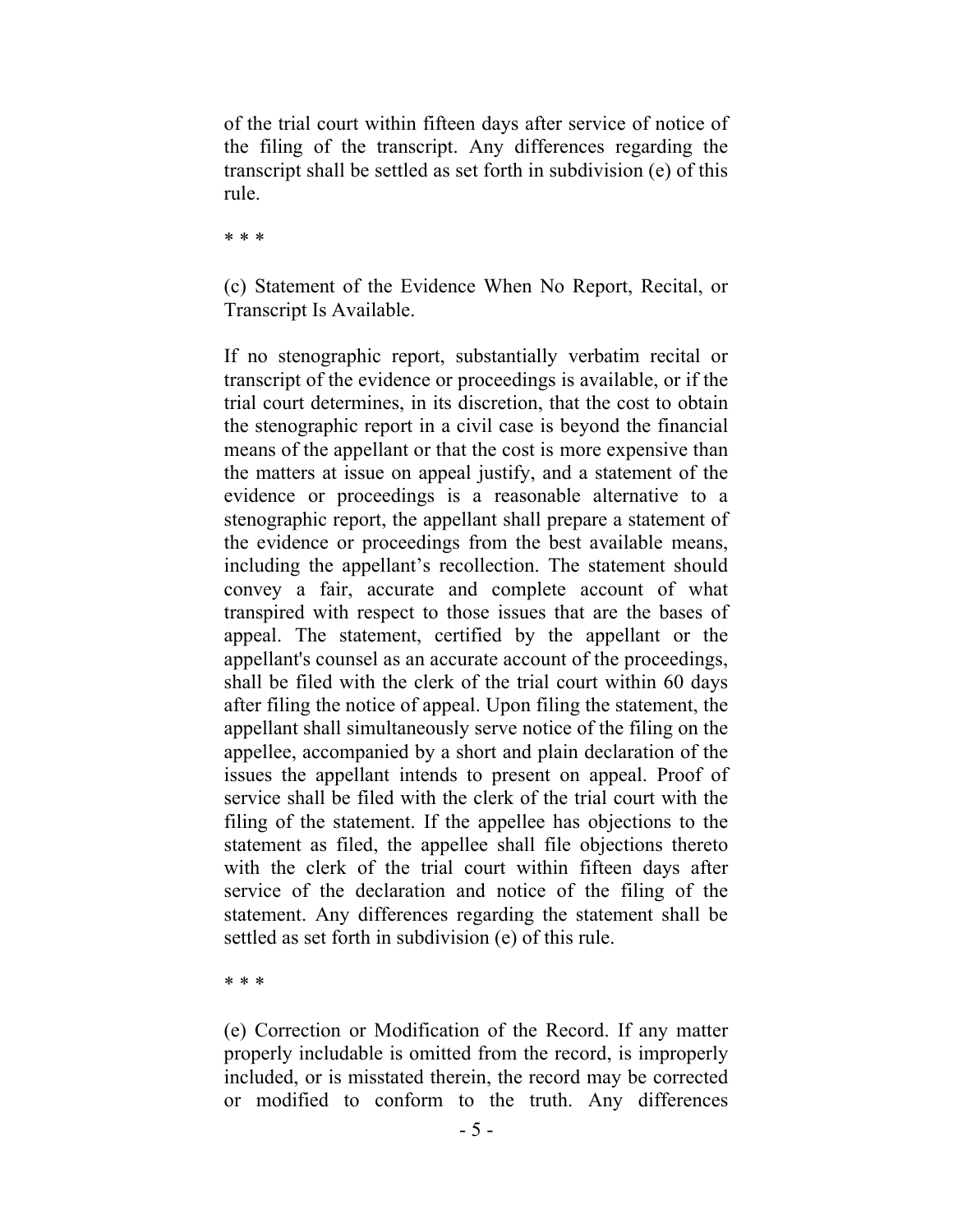regarding whether the record accurately discloses what occurred in the trial court shall be submitted to and settled by the trial court regardless of whether the record has been transmitted to the appellate court. Absent extraordinary circumstances, the determination of the trial court is conclusive. If necessary, the appellate or trial court may direct that a supplemental record be certified and transmitted.

(f) Approval of the Record by Trial Judge or Chancellor. The trial judge shall approve the transcript or statement of the evidence and shall authenticate the exhibits as soon as practicable after the filing thereof or after the expiration of the 15-day period for objections by appellee, as the case may be, but in all events within 30 days after the expiration of said period for filing objections. Otherwise the transcript or statement of the evidence and the exhibits shall be deemed to have been approved and shall be so considered by the appellate court, except in cases where such approval did not occur by reason of the death or inability to act of the trial judge. In the event of such death or inability to act, a successor or replacement judge of the court in which the case was tried shall perform the duties of the trial judge, including approval of the record or the granting of any other appropriate relief, or the ordering of a new trial. Authentication of a deposition authenticates all exhibits to the deposition. The trial court clerk shall send the trial judge transcripts of evidence and statements of evidence.

In the case at bar, no transcript of the trial has been filed that is properly certified as required by Rule 24. Furthermore, no statement of evidence approved by the trial judge is of record. As noted above, under Rule 24, it is the duty of the appellant "to prepare the record which conveys a fair, accurate, and complete account of what transpired in the trial court regarding the issues which form the basis of the appeal." *In re M.L.D.,* 182 S.W.3d 890, 894 (Tenn. Ct. App. 2005); *see also* Tenn. R. App. P. 24(b), (c). Thus, in this case, it is Wife's responsibility to provide the court with a transcript or a statement of the evidence "from which we can determine whether the evidence preponderates for or against the findings of the trial court." *In re M.L.D*., 182 S.W.3d at 894-95. Inasmuch as we have no proper transcript or statement of the evidence, we must presume that there was sufficient evidence to support the trial court's factual findings. *Id.* at 895; *see Word v. Word*, 937 S.W.2d 931, 932 (Tenn. Ct. App. 1996) ("In the absence of a transcript, we must assume that 'the record, had it been preserved, would have contained sufficient evidence to support the trial court's factual findings.'") (quoting *Sherrod v. Wix*, 849 S.W.2d 780, 783 (Tenn. Ct. App. 1992)).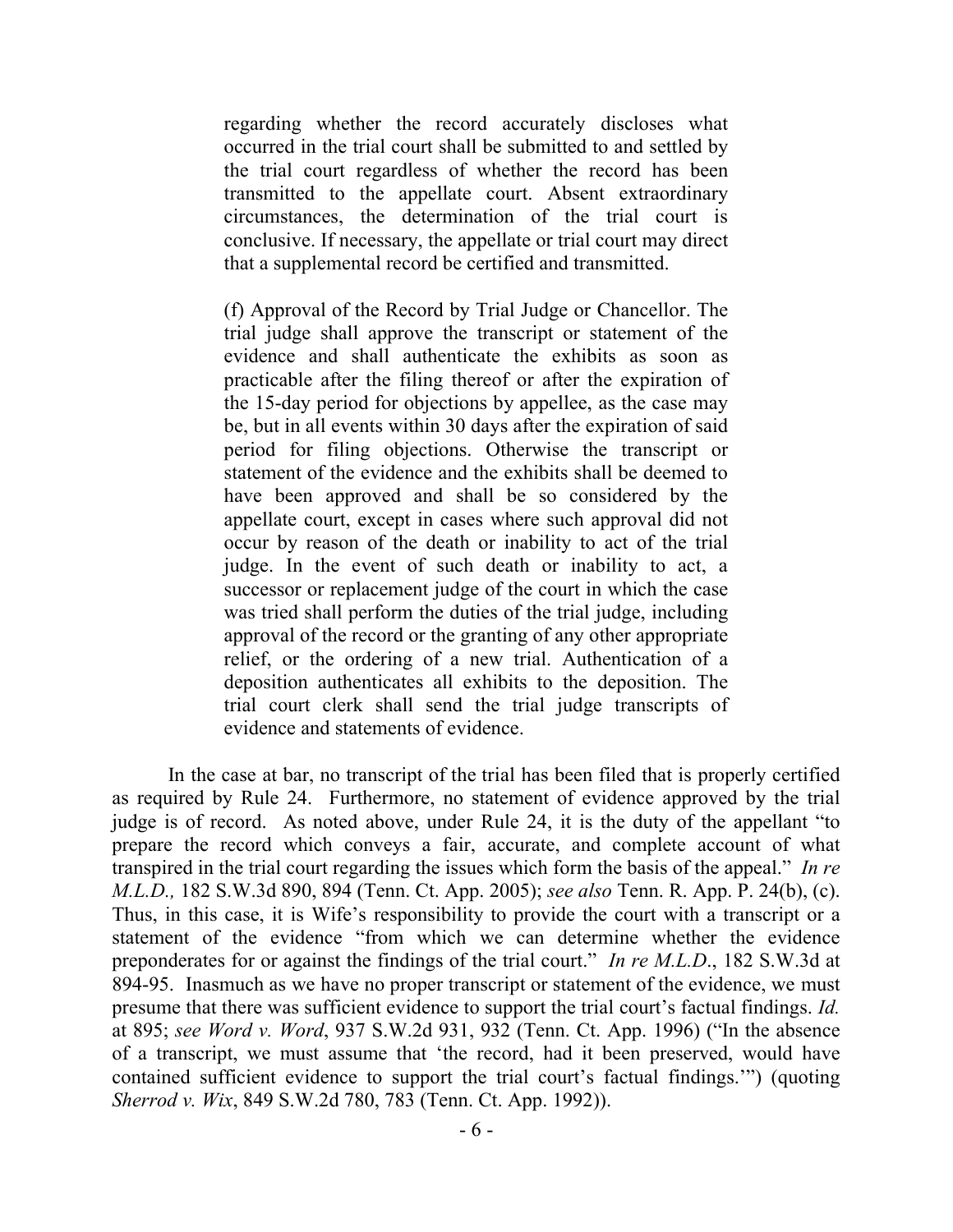The one transcript before us is from the hearing on the motion to set aside the final decree and offer of proof. In that hearing, the trial court recognized the crux of Wife's complaint was that the division of marital assets and liabilities was not necessarily equal. The trial court stated:

> The court looked at the testimony at the time [of the trial] and deemed its division of property to be an equitable one and of course, the court understands here that the argument presented by the wife is that well, look, judge, we understand that. It's just got to be equitable. We understand that. But what we're telling you is that it was not really equitable here and the court simply disagrees on that.

> And, by the way, I would make one other comment. You know, one of the things that the wife presents here in support of her argument relevant to the division of property and this is look, I paid health insurance during the marriage and I paid most of the mortgage during the marriage and therefore, I should have gotten some additional consideration upon the dissolution of the marriage.

> Generally speaking, the courts do not go back during the existence of the marriage and try to construct or reconstruct a day-by-day, week-by-week, month-by-month, year-by-year accounting of how much did the wife pay for, how much did the husband pay for . . . it's impossible to do.

As noted by Husband, we are being asked by Wife to ignore the lack of any record of the testimony at trial, the lack of any statement showing how such alleged error was "seasonably called to the attention of the trial judge with citation to that part of the record," the lack of "any citations to the record showing where the resultant prejudice is recorded," and the lack of any "statement of each determinative fact relied upon with citation to the record" showing where the resultant prejudice is recorded. *See* Tenn. Ct. App. R. 6. Wife urges us to consider certain exhibits, but we lack any record of the trial court's findings with respect to the exhibits.

In our view, Wife has failed to present any proof to establish that the trial court committed error. She has failed to present an adequate appellate record that allows for the proper review of the issues she raises. *See Chiozza v. Chiozza*, 315 S.W.3d 482, 489 (Tenn. Ct. App. 2009).